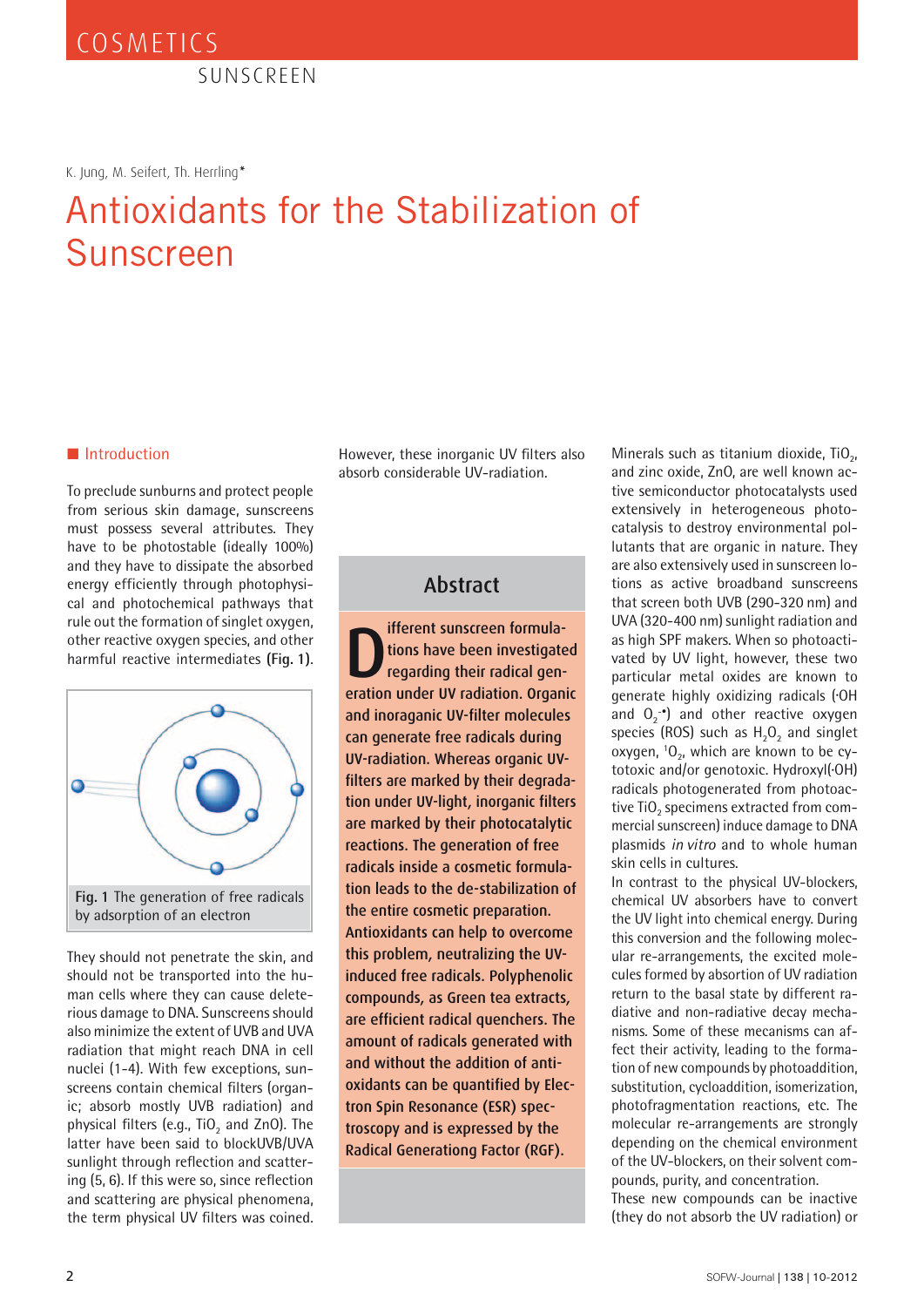### SUNSCREEN

favor the degradation of other compounds present inside the formulation. In both cases, the photoprotective effect of the sunscreen is compromised.

Eleven commercial sunscreen were tested (7, 8) for their free radical generation during UV-radiation. The results are expressed in percentage as Radical Generating Factor (RGF). The aim of the present study was the characterization of the radical generation inside the formulations and the radical reduction due to antioxidants. Therefore, five antioxidative raw materials (tocopherol, green tea extract, honeybush extract, pomegranate extract, and rooibos extract) typically used in cosmetic formulations (9), were added to the tested sunscreens and the radical formation during UV-exposure was determined. The antioxidative power (AP) of the cosmetics was determined by an ESR spectroscopy method (10). The comparison between the amounts of free radicals generated with and without antioxidants led to a rating of antioxidative actives that might be useful for the stabilization of sunscreen products.

#### ■ Materials and Methods

#### **Chemicals**

The nitroxide 2,2,5,5 tetrametylpyrrolidine-*N*-oxyl (PCA) was obtained from Sigma-Aldrich (Germany). A final concentration of 1 mM PCA solution was used.

Eleven different sunscreens (market products) were used. The content of the UVfilter is indirect proportional to the ordinal number. All containing UV-filters in an unknown concentration and are marked in the INCI declaration **(Table 1)**. Antioxidants green tea, pomegranate, honeybush, and rooibos extract idoneous for cosmetic preparations were purchased from different suppliers. D- $\alpha$ tocopherol was purchased from Sigma-Aldrich (Munich, Germany) at the highest purity grade available.

#### **Free radical indicator**

Oxygen and carbon centered free radicals generated in skin during UV irradiation were detected by using a radical trap on the basis of nitroxyl compounds (2,2,5,5 tetrametylpyrrolidine-*N*-oxyl - PCA). The RGF (Radical Generating Factor) shows the increase of generated free radicals indicated as a percentage (%).

#### **UV irradiation**

The UV-irradiation was performed with xenon arc lamp Solar Simulator from Newport-ORIEL Product Line 81260 (US, Newport Solar Simulators – product specifications) equipped with a 300W Xenon lamp supplying an irradiance in the plane of the sample of 16,5 mW/ cm2 for UVA (330-400 nm) and 5,0 mW/cm2 for UVB (290-330 nm). The 81260 has a UVB/UVA dichroic mirror as a standard device. It passes 280 to 400 nm and greatly reduces the VIS and IR output of the lamp. The measurements were performed with an UV-Meter-BASIC (hönle UV technology, Germany). The UV solar simulator emits a continuous spectrum with no gaps or extreme peaks of emission in the UV region. The output from the solar simulator is stable, uniform across the whole output beam and suitable filtered to create a spectral quality that complies

| Code                                                   | <b>SPF</b>                                 | TiO <sub>2</sub>                              | <b>BMDBM</b>   | oc           | <b>EHS</b>     | <b>BEMT</b>    | <b>EHT</b>  | <b>TDSA</b>                             | <b>HS</b>      | <b>PBSA</b> | <b>DHHB</b> | <b>EHMC</b> |
|--------------------------------------------------------|--------------------------------------------|-----------------------------------------------|----------------|--------------|----------------|----------------|-------------|-----------------------------------------|----------------|-------------|-------------|-------------|
| A                                                      | 25                                         | 3                                             | $\overline{4}$ | $\mathbf{1}$ | 2              |                |             |                                         |                |             |             |             |
| B                                                      | 25                                         | $\mathfrak{Z}$                                | $\overline{2}$ | $\mathbf{1}$ |                | $\overline{4}$ | 5           |                                         |                |             |             |             |
| $\mathsf{C}$                                           | 30                                         | $\mathfrak{Z}$                                | $\overline{4}$ | $\mathbf{1}$ | $\overline{2}$ |                |             |                                         |                |             |             |             |
| D                                                      | 30                                         | 3                                             | $\overline{4}$ | $\mathbf{1}$ | 2              |                |             |                                         |                |             |             |             |
| $\mathsf E$                                            | 30                                         | $\overline{2}$                                |                | $\mathbf{1}$ |                |                |             |                                         |                |             | 3           |             |
| $\mathsf F$                                            | $50+$                                      | $\overline{2}$                                | 3              | $\mathbf{1}$ |                |                |             |                                         |                |             |             |             |
| G                                                      | 20                                         | 3                                             | $\overline{2}$ | $\mathbf{1}$ |                |                |             |                                         |                |             |             |             |
| $\boldsymbol{\mathsf{H}}$                              | 20                                         | $\overline{2}$                                | $\overline{4}$ | 3            | $\mathbf{1}$   | 5              | $\,6\,$     | $\overline{7}$                          |                |             |             |             |
|                                                        | 15                                         | $\mathfrak{Z}$                                | $\overline{4}$ | $\mathbf{1}$ | $\overline{2}$ |                |             |                                         |                |             |             |             |
| J                                                      | 30                                         | 3                                             | $\overline{2}$ | $\mathbf{1}$ |                |                |             | $\overline{4}$                          |                |             |             |             |
| К                                                      | $50+$                                      | 5                                             | $\overline{2}$ | $\mathbf{1}$ |                | 3              |             |                                         | $\overline{4}$ | 6           | 7           | $\, 8$      |
| List of abbreviation                                   |                                            |                                               |                |              |                |                |             |                                         |                |             |             |             |
| <b>BEMT</b>                                            |                                            | Bis-Ethylhexyloxyphenolmethoxyphenyl triazine |                |              |                |                |             | Ethylhexyl triazone                     |                |             |             |             |
| <b>BMDM</b>                                            | Butyl methoxydibenzoylmethane              |                                               |                |              |                |                | <b>HS</b>   | Homosalate                              |                |             |             |             |
| <b>DHHB</b>                                            | Diethylamino Hydroxybenzoyl Hexyl Benzoate |                                               |                |              |                |                | OC          | Octocrylene                             |                |             |             |             |
| <b>EHMC</b>                                            |                                            | Ethylhexyl methoxycinnamate                   |                |              |                |                |             | Phenylbenzimidazole sulfonic acid       |                |             |             |             |
| EHS                                                    | Ethylhexyl salicylate                      |                                               |                |              |                |                | <b>TDSA</b> | Terephtalylidene dicamphorsulfonic acid |                |             |             |             |
| Table 1 UV-ilter content for eleven assorted sunscreen |                                            |                                               |                |              |                |                |             |                                         |                |             |             |             |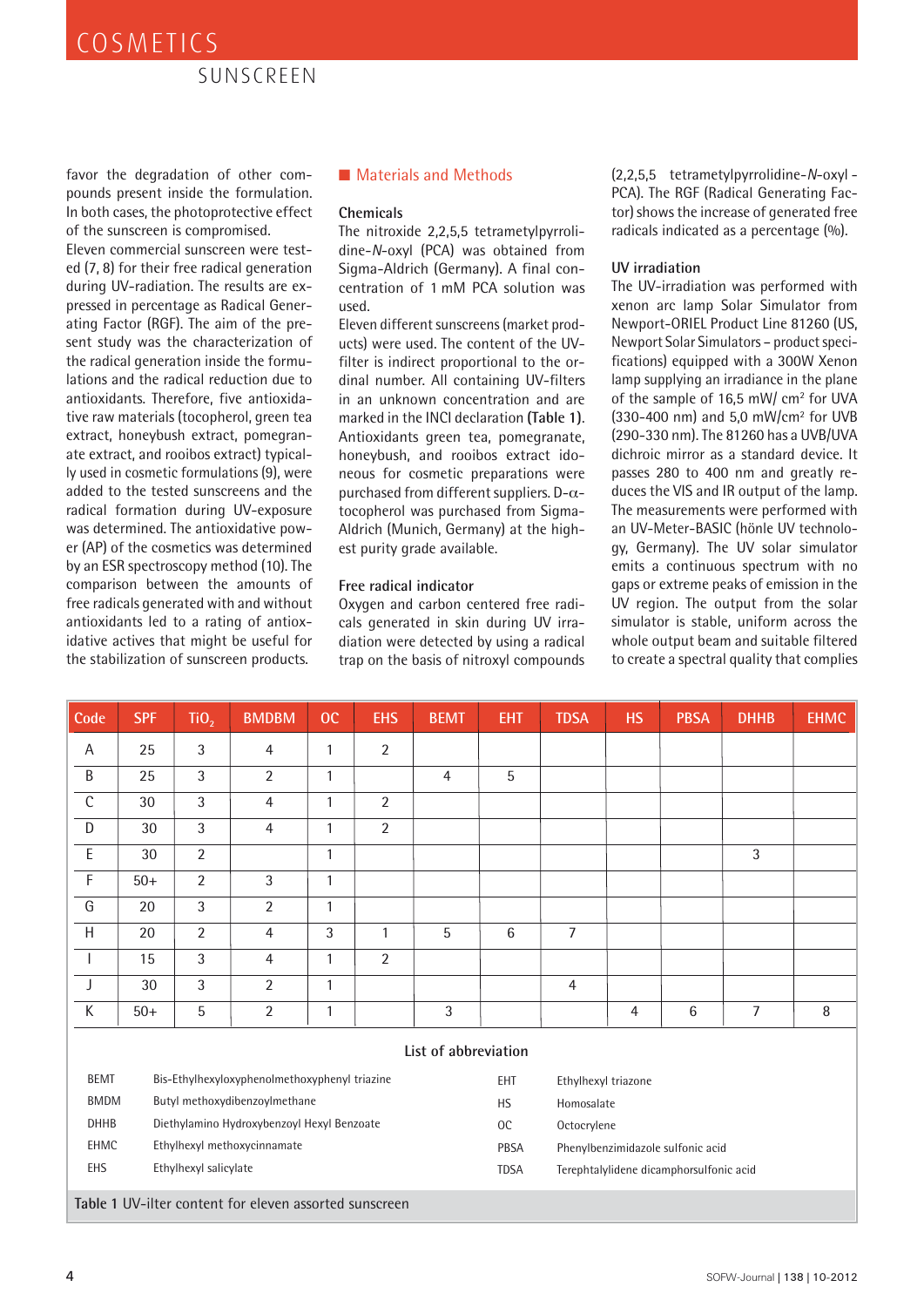with the required acceptance limits. The RCEE% values are in the acceptance limits.

#### **ESR Spectrometer**

A X-band ESR spectrometer Miniscope 300 Magnettech GmbH, Berlin, Germany was used for *in vitro* detection of free radicals. A conventionel quartz tube with a inner diameter of 1 mm from Magnettech for aques measurements was applied.

#### **Experimental process**

500 mg of the sunscreen were solved in 1000 mg of distilled water. 15 µl of 10 mM PCA were mixed under continuous stirring during UV-irradiation with the solar simulator. The PCA signal is measured before and after the UV irradiation of 5 minutes.

The signal is reduced if free radicals are generated. If the signal is not reduced  $(RGF = 0)$ , there is no generation of free radicals.

The addition of antioxidants (9) can give the atom the missing electron back to fill in the electrons **(Fig. 2)**. Adding antioxidants to the sunscreen formulation can



reduce the amount of UV-induced free radicals.

50 mg of the antioxidant stock solutions (10% concentrated in water) were added to 450 mg of the sunscreen. This preparation was added to 1000 mg of water. The final antioxidant concentration in the samples was 0.3 %.

Different antioxidants were used which have a dfferent AP (10).

#### ■ Results

**Table 2** shows the RGF values (%) of 11 products, which can be divided into two main groups concerning their radical

|                                                            |                        |                 | <b>RGF</b> (%)<br>Antioxidants added to the final formulations |                            |                               |                                 |                             |  |  |  |  |
|------------------------------------------------------------|------------------------|-----------------|----------------------------------------------------------------|----------------------------|-------------------------------|---------------------------------|-----------------------------|--|--|--|--|
| Code                                                       | <b>SPF</b>             | Pure<br>product | <b>Honey Bush</b><br>Extract<br>$1\%$                          | Vit. E<br>(Toco.)<br>$1\%$ | Green Tea<br>Extract<br>$1\%$ | Pomegranate<br>Extract<br>$1\%$ | Rooibos<br>Extract<br>$1\%$ |  |  |  |  |
|                                                            | AP(AU)<br>$t_{r}(min)$ | $\mathbf{0}$    | 10.290<br>0,97                                                 | 40.400<br>0,33             | 112.400<br>0,33               | 70.955<br>0,40                  | 10.788<br>0,72              |  |  |  |  |
| $\mathsf{A}$                                               | 25                     | 22              | 11                                                             | 20                         | $\overline{0}$                | 13                              | 10                          |  |  |  |  |
| $\sf B$                                                    | 25                     | 28              | 18                                                             | 21                         | $\boldsymbol{0}$              | 16                              | 12                          |  |  |  |  |
| $\mathsf C$                                                | 30                     | 25              | 12                                                             | 25                         | $\boldsymbol{0}$              | 14                              | $\boldsymbol{9}$            |  |  |  |  |
| $\mathsf{D}%$                                              | 30                     | 25              | 10                                                             | 25                         | $\boldsymbol{0}$              | 10                              | $\sqrt{5}$                  |  |  |  |  |
| $\mathsf E$                                                | 30                     | 26              | 20                                                             | 22                         | $\boldsymbol{0}$              | 15                              | $\overline{4}$              |  |  |  |  |
| $\mathsf F$                                                | $50+$                  | 25              | 8                                                              | 20                         | $\boldsymbol{0}$              | 17                              | 13                          |  |  |  |  |
| G                                                          | 20                     | 10              | $\overline{2}$                                                 | 10                         | $\boldsymbol{0}$              | 10                              | 10                          |  |  |  |  |
| H                                                          | 20                     | $\mathbf{0}$    | $\mathbf 0$                                                    | $\mathbf{0}$               | $\mathbf 0$                   | $\mathbf 0$                     | $\mathbf 0$                 |  |  |  |  |
|                                                            | 15                     | 10              | $6\,$                                                          | 10                         | $\boldsymbol{0}$              | 15                              | 10                          |  |  |  |  |
|                                                            | 30                     | 3               | $\mathbf 0$                                                    | 5                          | $\boldsymbol{0}$              | 3                               | $\mathfrak{Z}$              |  |  |  |  |
| К                                                          | $50+$                  | 5               | 1                                                              | $\mathfrak{Z}$             | $\boldsymbol{0}$              | 3                               | $\boldsymbol{0}$            |  |  |  |  |
| Table 2 RGF(%) after 5' UV and application of antioxidants |                        |                 |                                                                |                            |                               |                                 |                             |  |  |  |  |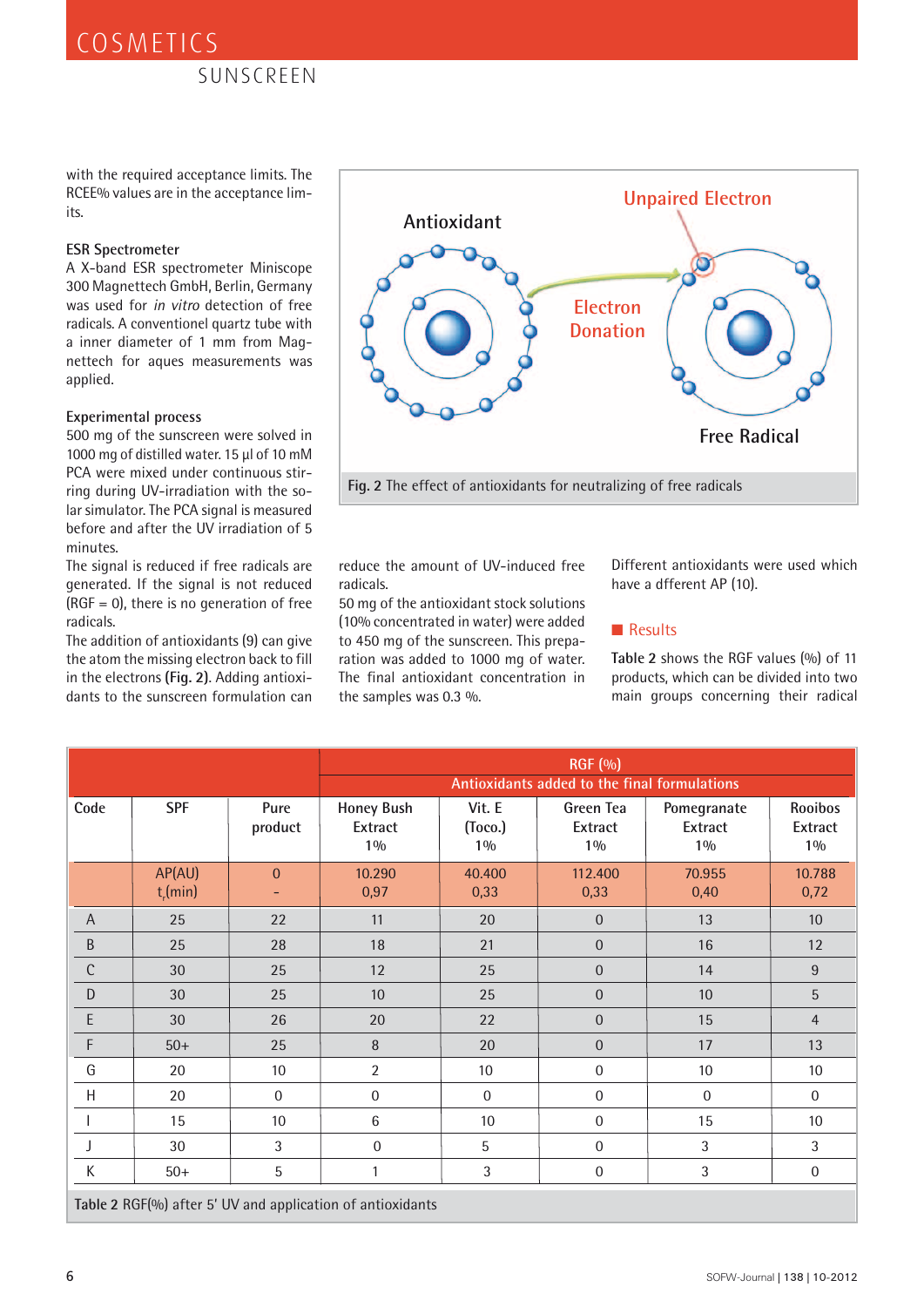### SUNSCREEN

generation during UV-irradiation. The products in the first group marked by the capital letters A-F show a radical generation of approx. 25%. This important radical generation will lead to radical chain reactions inside the formulation causing the decay of the concentration of UV-filters on the skin with consequent reduction of the SPF.

The products in the second group G-K show low or no radical generation. In these formulations the UV-blockers are assumed to be stabilized. The photo-unstable BMDBM has been stabilized by octocrylene and/or the  $TiO<sub>2</sub>$  is perfectly coated inside the formulation.

The effect of different antioxidants for radical removing is also shown in **Table 2**. The lipophilic Vit.E with an AP= 404.000 and a reaction time  $t_{\sf r}$ = 0,33 min has no or minimal effect on the radical status. Lipophilic antioxidants show no or only minimal protection against oxygen radicals. This is also valid for all other lipohilic antioxidants.

The three hydrophilic organic antioxidants honey bush with  $AP = 102.900$ ; t<sub>r</sub>= 0,97min; pome granate with AP=709.550;  $t_r = 0,40$ min and roibos with AP=107.880;  $t_r$ =0,72 min show a moderate behavior in fighting against free radicals. Only green tea extract with an AP= 1.124.000;  $t_r =$ 0,33min shows a absolute radical elimination capacity in all sunscreens. This elimination of UV-induced free radicals enhances the stability of the whole formulation.

#### ■ Discussion

Eleven products were tested regarding their radical generating properties. Ten products contain  $TiO<sub>2</sub>$ , but nothing is known about their concentration and the character of coating.

6 products show a high radical generation superior to 20%. The Radical Generation Factor RGF (%) depends mainly on the coating character of the inorgan-

ic UV blocker, on the combination of organic UV-filters, and on the formulation properties. All products contain the organic filter BMDBM which is unstable under UV exposition. Avobenzone can degrade faster in light in combination with mineral UV absorbers like zinc oxide and titanium dioxide, though with the right coating of the mineral particles this reaction can be reduced (11, 12). The method herein described aims to detect the UV-induced free radicals inside a cosmetic formulation. The higher is the Radical Generation Factor (RGF), the higher is the amount of UV-induced free radicals and the higher is the risk of photo-oxidative reactions that lead to instability of the formulation. It is important to mention that the free radicals measured are generated inside the cosmetic formulation and not inside the skin. Free radicals due to components of a sunscreen can be generated only if these components penetrate into the skin. There is no reason to assume that

swiss made



**ECOCERT** approved EMULSIFIERS, SOLUBILIZERS and THICKENERS for PEG-free formulations with brilliant properties **visit us at booth 404** 



SEPAWA 2012 REPAIR